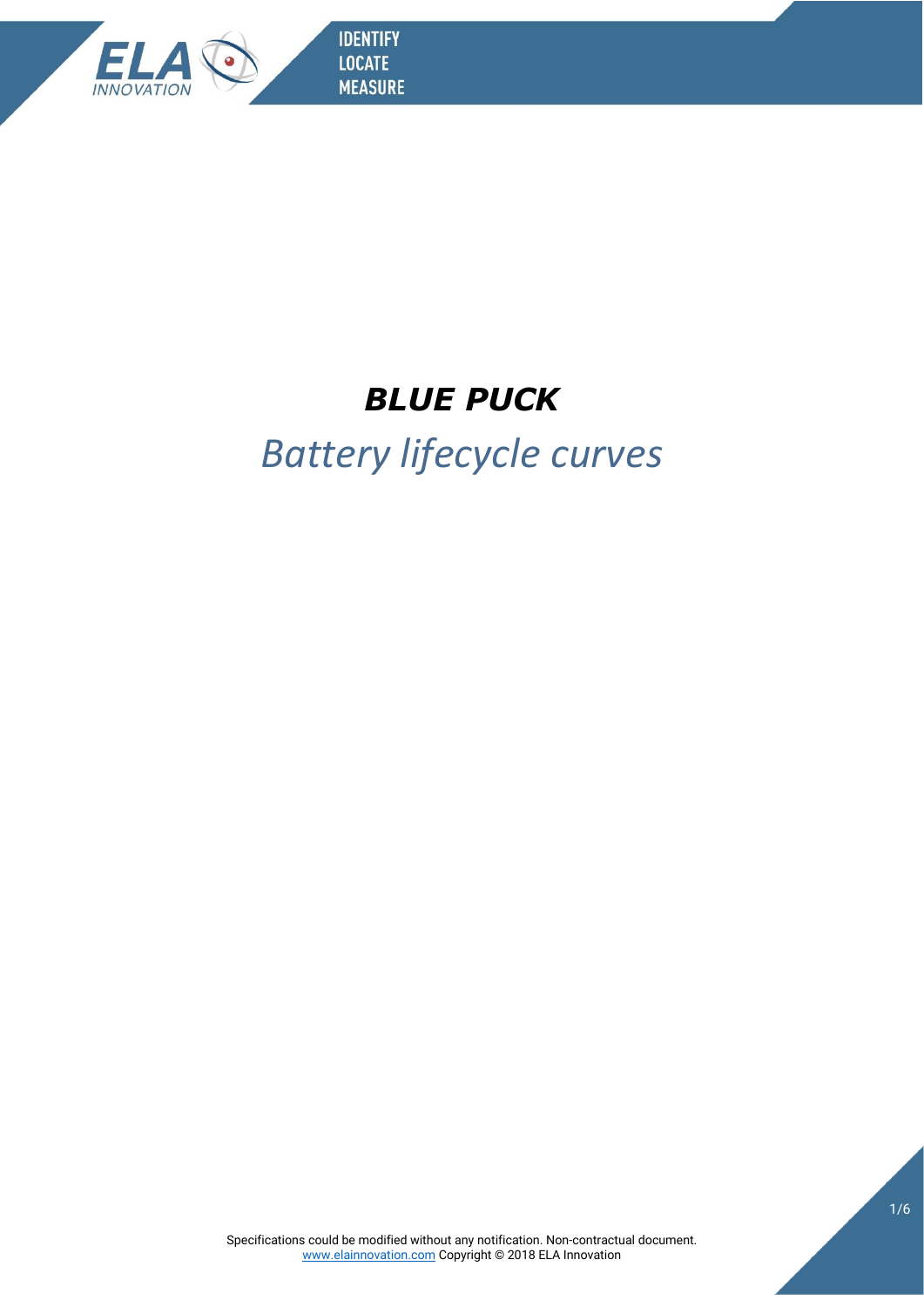

## *BATTERY LIFECYCLE CURVES DEPENDING ON THE ADVERTISING PERIOD*

## *MEASUREMENT DATA*

The data curves in this document were measured with the following input parameters :

**IDENTIFY LOCATE MEASURE** 

- *Product* : BLUE PUCK
- *Name* : BPUCKID
- *Advertising period* : Sweep from 0.1 second to 10 seconds
- *Advertising power* : -40 dBm, 0dBm, +4 dBm
- *Test temperature* : 25°C
- *For MAG and MOV formats* : Average of 1 event (MAG or MOV) every 30 minutes, with a event time of 0.5 seconds.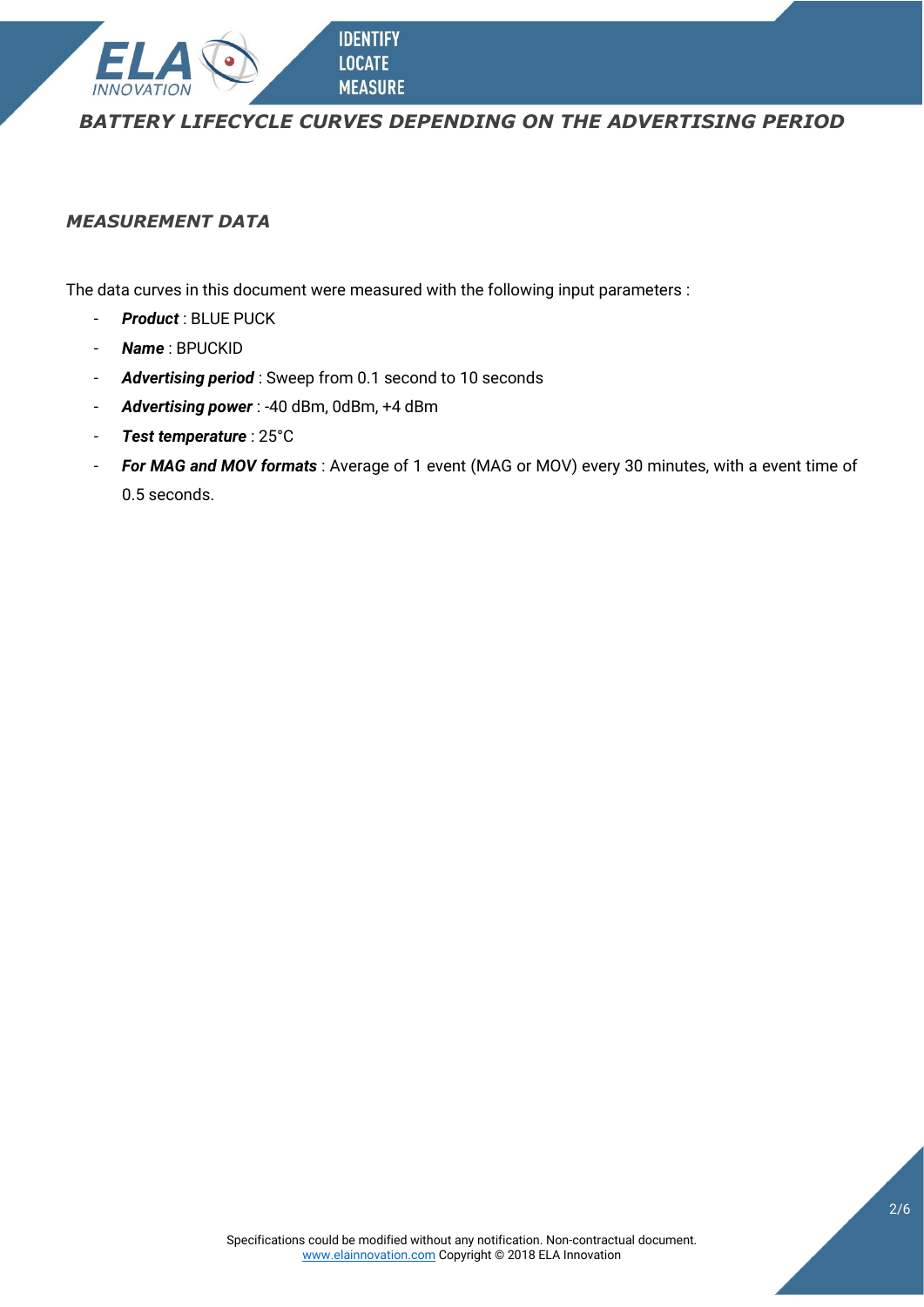



*T FORMAT*

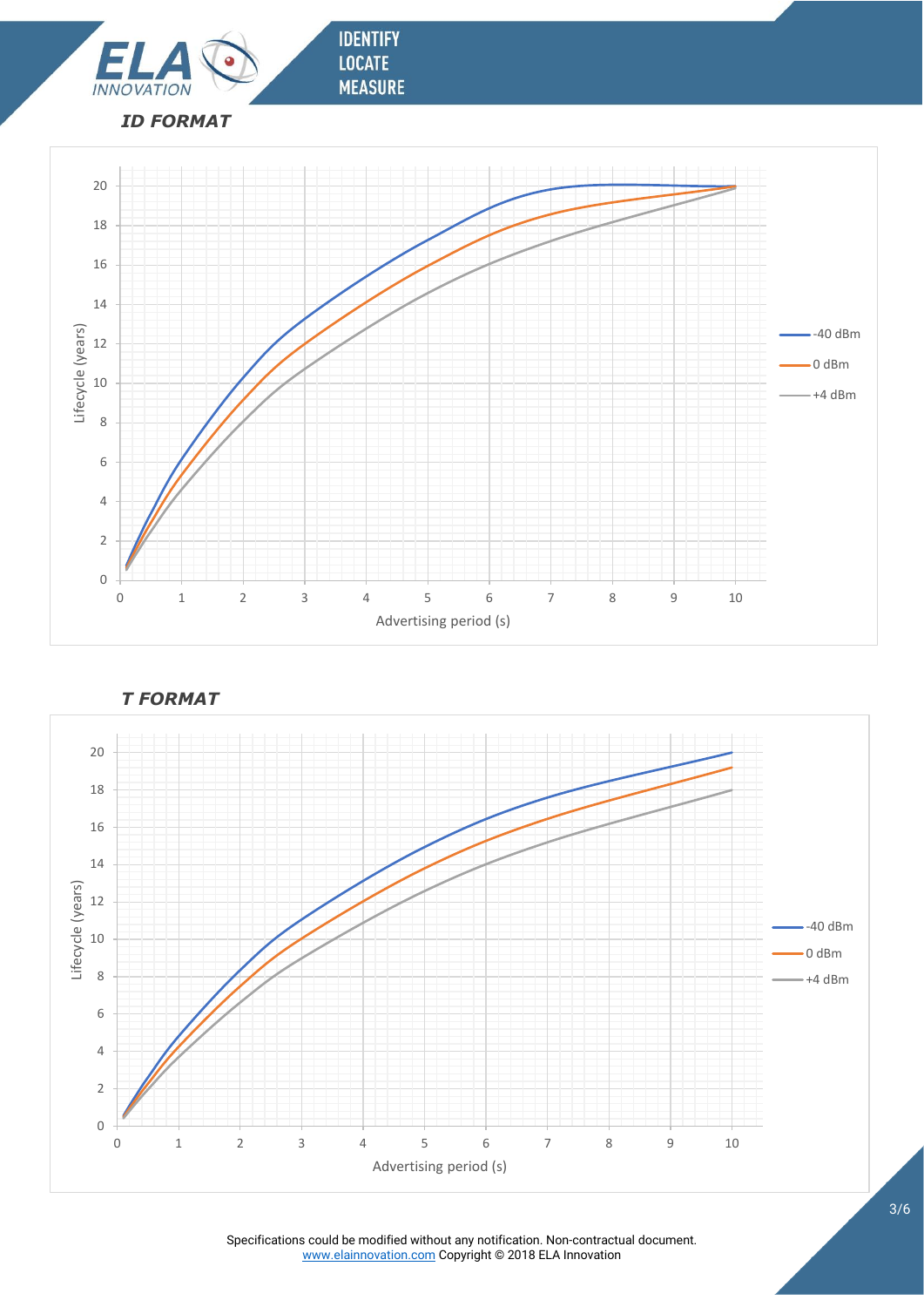



**IDENTIFY** 

**LOCATE MEASURE** 



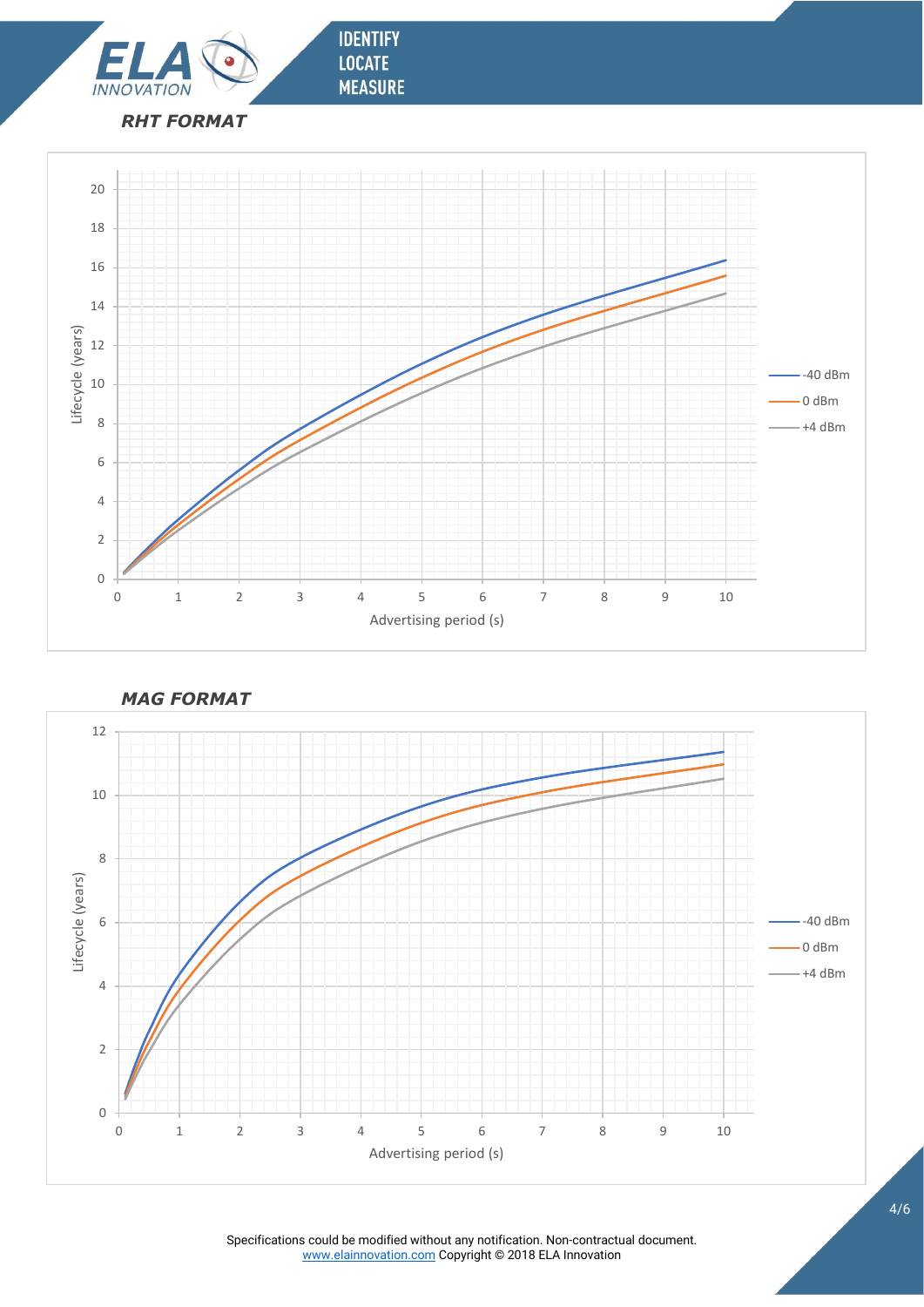



**IDENTIFY** 

**LOCATE MEASURE** 

*ANG FORMAT*